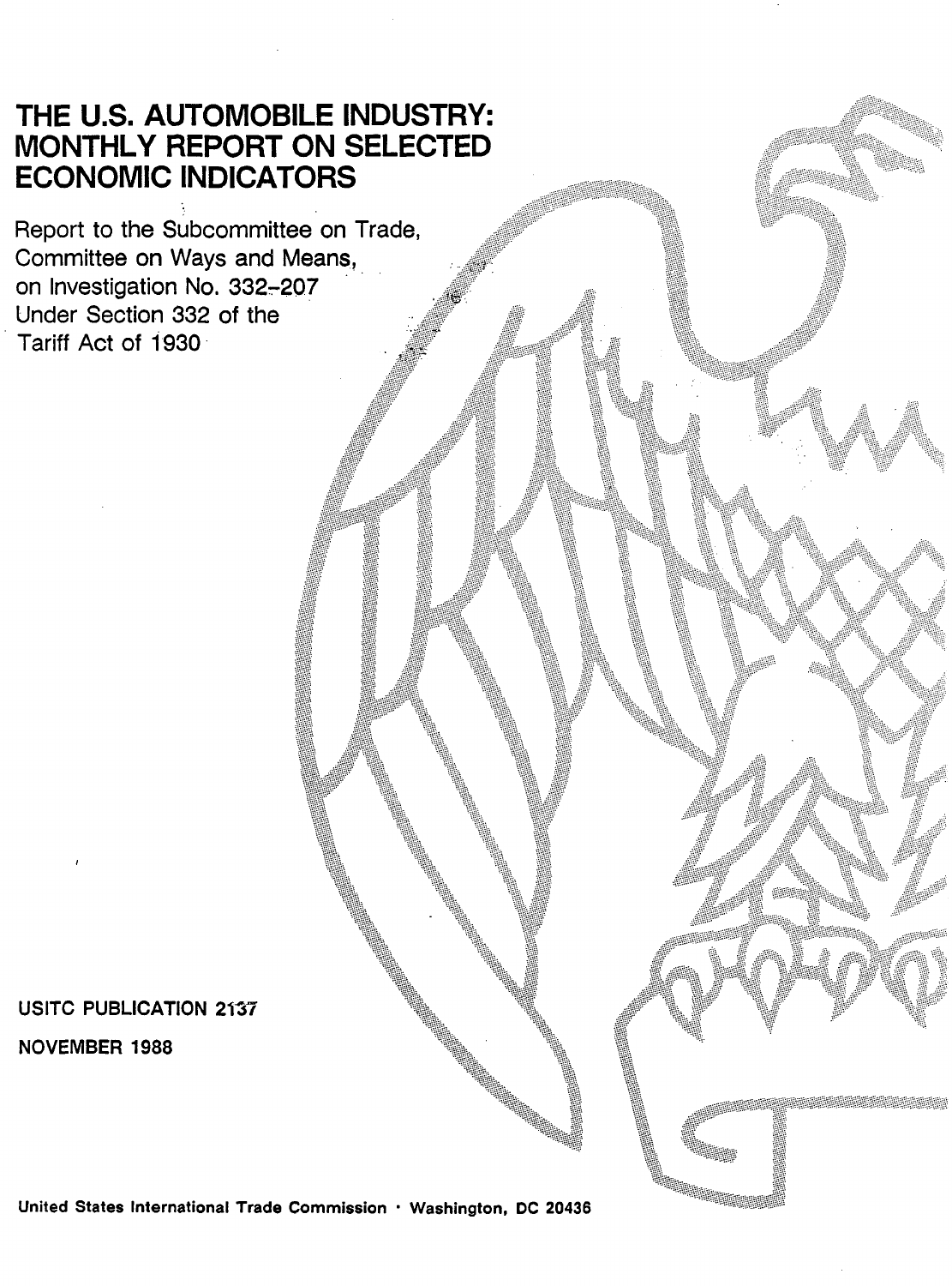#### UNITED STATES INTERNATIONAL TRADE COMMISSION

## **COMMISSIONERS**

Anne E. Brunsdale, Acting Chairman Alfred E. Eckes Seeley G. Lodwick David B. Rohr Ronald A. Cass Don E. Newquist

> Office of Industries Vern Simpson, Acting Director

*This report was prepared principally by* 

Juanita S. Kavalauskas Transportation Branch

Machinery and Equipment Division

Address all communications to Kenneth R. Mason, Secretary to the Commission United States International Trade Commission Washington, DC 20436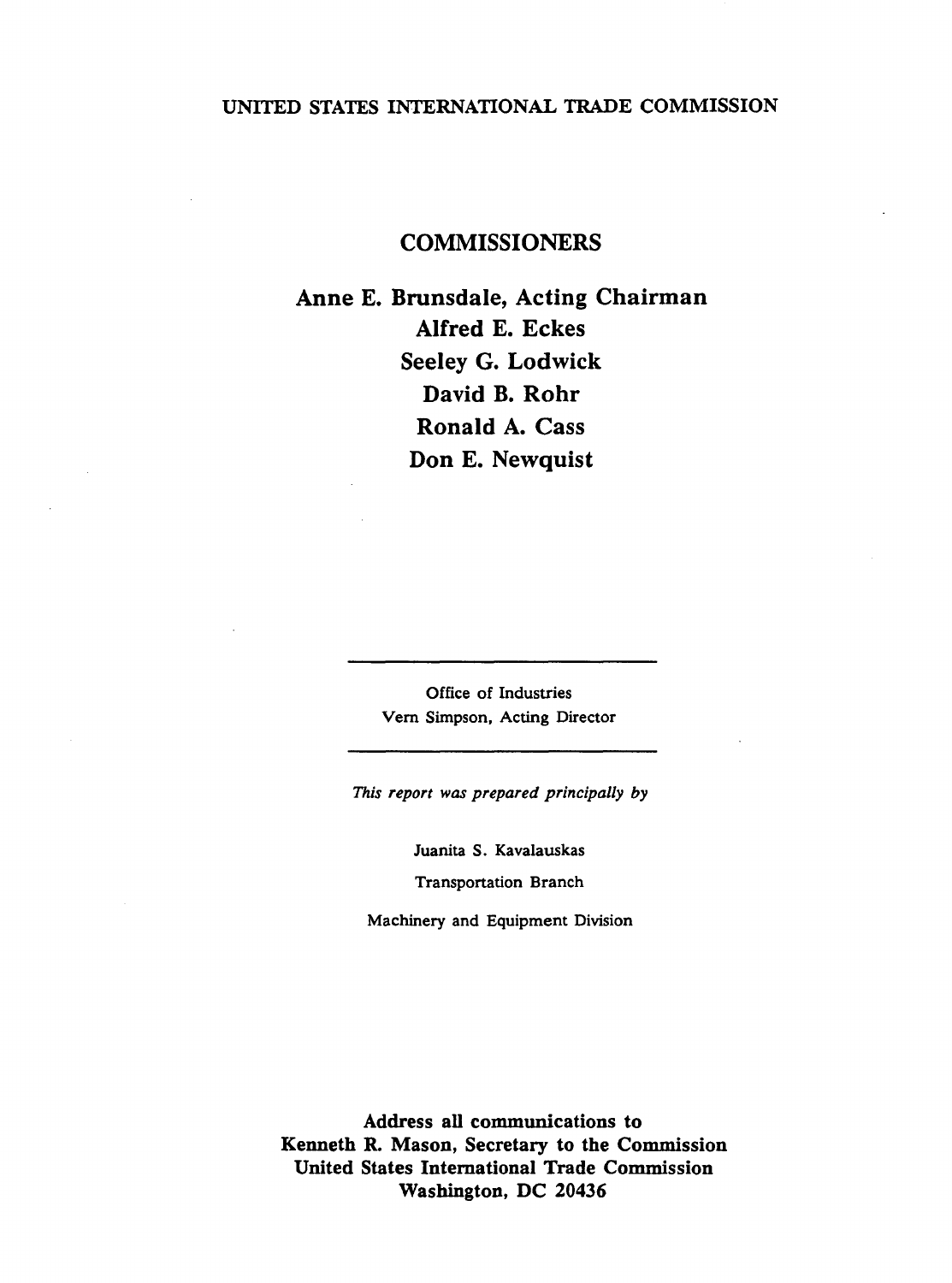### C 0 N T E N T S

### Tables

| 1.  | New passenger automobiles: U.S. retail sales of domestic<br>production, production, inventory, days' supply, and                                                                             |                |
|-----|----------------------------------------------------------------------------------------------------------------------------------------------------------------------------------------------|----------------|
| 2.  | employment, by specified periods, November 1986-October 1988<br>New passenger automobiles: U.S. imports for consumption, by                                                                  | 1              |
|     | principal sources and by specified periods, October 1986-                                                                                                                                    | $\overline{2}$ |
| 3.  | Lightweight automobile trucks and bodies and cab/chassis for<br>lightweight automobile trucks: U.S. imports for consumption,<br>by principal sources and by specified periods, October 1986- |                |
|     |                                                                                                                                                                                              | $\mathbf{3}$   |
| 4.  | New passenger automobiles: U.S. exports of domestic                                                                                                                                          |                |
|     | merchandise, by principal markets and by specified periods,                                                                                                                                  |                |
|     |                                                                                                                                                                                              | 4              |
| 5.  | Lightweight automobile trucks and bodies and cab/chassis for<br>lightweight automobile trucks: U.S. exports of domestic<br>merchandise, by principal markets and by specified periods,       |                |
|     |                                                                                                                                                                                              | 5              |
| 6.  | New passenger automobiles: Sales of domestic and imported<br>passenger automobiles and sales of imported passenger                                                                           |                |
|     | automobiles as a percent of total U.S. sales, by specified                                                                                                                                   |                |
|     |                                                                                                                                                                                              | 6              |
| 7.  | New passenger automobiles: Price indexes, by specified periods,                                                                                                                              |                |
|     |                                                                                                                                                                                              | 6              |
| 8.  | New passenger automobiles: Retail price changes in the U.S.                                                                                                                                  | 7              |
| 9.  | Sales and profits (loss) on major U.S. automobile manufacturers'                                                                                                                             |                |
|     | operations, by specified periods, 1987-88                                                                                                                                                    | 7              |
| 10. | Manufacturers' suggested retail prices of selected U.S. and                                                                                                                                  |                |
|     | Japanese automobiles, April 1981-November 1988                                                                                                                                               | 8              |

Page

 $\epsilon$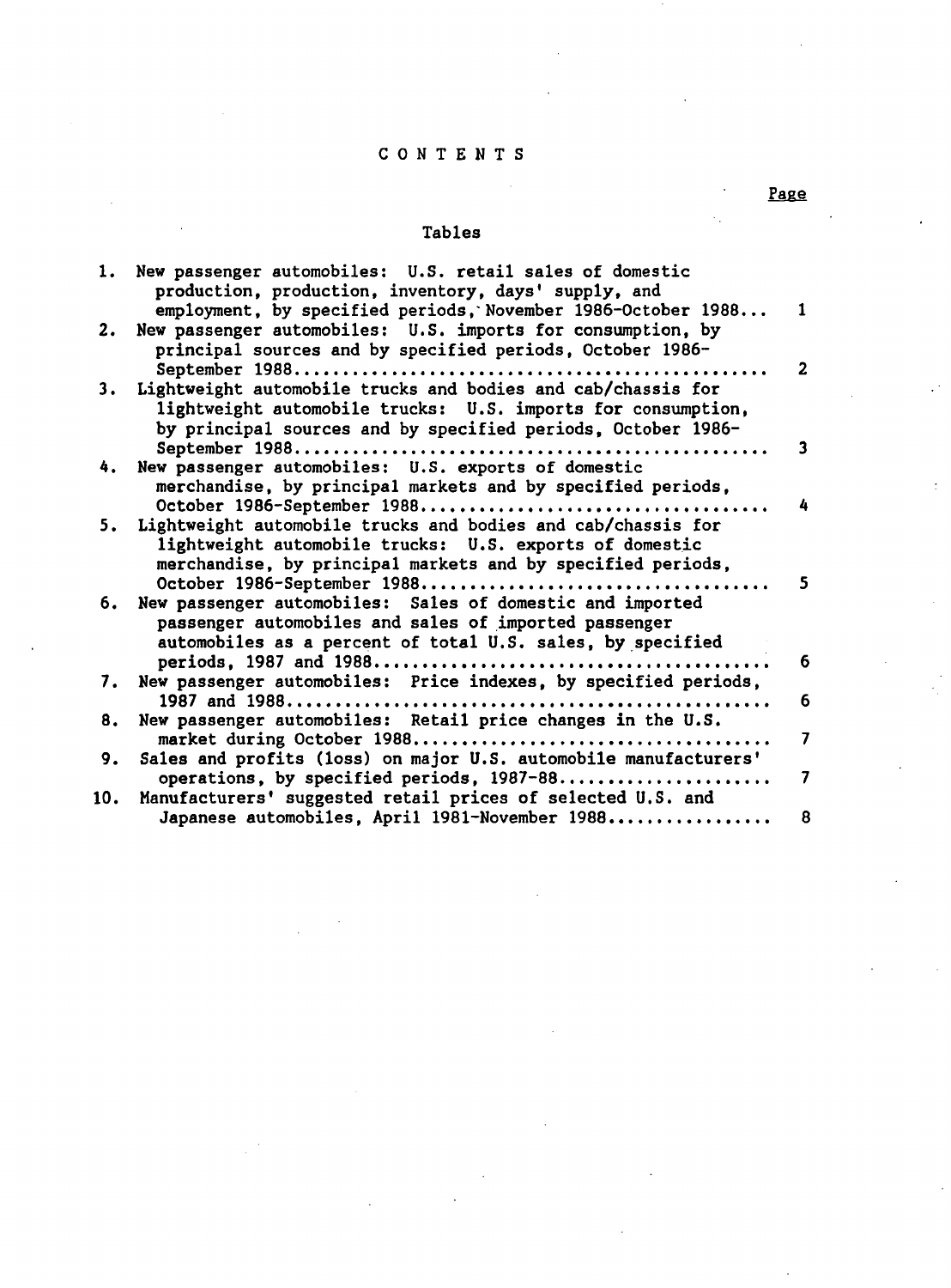$\mathcal{L}^{\mathcal{L}}$ 

 $\label{eq:2.1} \frac{1}{\sqrt{2\pi}}\int_{0}^{\infty}\frac{1}{\sqrt{2\pi}}\left(\frac{1}{\sqrt{2\pi}}\right)^{2}d\mu\left(\frac{1}{\sqrt{2\pi}}\right)\frac{d\mu}{d\mu}d\mu\left(\frac{1}{\sqrt{2\pi}}\right).$ 

 $\label{eq:2.1} \frac{1}{\sqrt{2}}\int_{\mathbb{R}^3}\frac{1}{\sqrt{2}}\left(\frac{1}{\sqrt{2}}\right)^2\frac{1}{\sqrt{2}}\left(\frac{1}{\sqrt{2}}\right)^2\frac{1}{\sqrt{2}}\left(\frac{1}{\sqrt{2}}\right)^2\frac{1}{\sqrt{2}}\left(\frac{1}{\sqrt{2}}\right)^2.$  $\mathcal{O}(\mathcal{O}_\mathcal{O})$  . The contract of the contract of the contract of the contract of the contract of the contract of the contract of the contract of the contract of the contract of the contract of the contract of the co

 $\label{eq:2.1} \mathcal{L}(\mathcal{L}^{\mathcal{L}}_{\mathcal{L}}(\mathcal{L}^{\mathcal{L}}_{\mathcal{L}})) = \mathcal{L}(\mathcal{L}^{\mathcal{L}}_{\mathcal{L}}(\mathcal{L}^{\mathcal{L}}_{\mathcal{L}})) = \mathcal{L}(\mathcal{L}^{\mathcal{L}}_{\mathcal{L}}(\mathcal{L}^{\mathcal{L}}_{\mathcal{L}})) = \mathcal{L}(\mathcal{L}^{\mathcal{L}}_{\mathcal{L}}(\mathcal{L}^{\mathcal{L}}_{\mathcal{L}}))$  $\label{eq:2.1} \frac{1}{\sqrt{2}}\int_{0}^{\infty}\frac{1}{\sqrt{2\pi}}\left(\frac{1}{\sqrt{2\pi}}\right)^{2\alpha} \frac{1}{\sqrt{2\pi}}\int_{0}^{\infty}\frac{1}{\sqrt{2\pi}}\left(\frac{1}{\sqrt{2\pi}}\right)^{\alpha} \frac{1}{\sqrt{2\pi}}\frac{1}{\sqrt{2\pi}}\int_{0}^{\infty}\frac{1}{\sqrt{2\pi}}\frac{1}{\sqrt{2\pi}}\frac{1}{\sqrt{2\pi}}\frac{1}{\sqrt{2\pi}}\frac{1}{\sqrt{2\pi}}\frac{1}{\sqrt{2\pi}}$ 

 $\label{eq:2.1} \mathcal{L}(\mathcal{L}^{\text{max}}_{\text{max}}(\mathcal{L}^{\text{max}}_{\text{max}}(\mathcal{L}^{\text{max}}_{\text{max}}(\mathcal{L}^{\text{max}}_{\text{max}})))$  $\label{eq:2.1} \mathcal{L}(\mathcal{L}^{\text{max}}_{\mathcal{L}}(\mathcal{L}^{\text{max}}_{\mathcal{L}})) \leq \mathcal{L}(\mathcal{L}^{\text{max}}_{\mathcal{L}}(\mathcal{L}^{\text{max}}_{\mathcal{L}}))$ 

 $\label{eq:2.1} \frac{1}{2} \sum_{i=1}^n \frac{1}{2} \sum_{j=1}^n \frac{1}{2} \sum_{j=1}^n \frac{1}{2} \sum_{j=1}^n \frac{1}{2} \sum_{j=1}^n \frac{1}{2} \sum_{j=1}^n \frac{1}{2} \sum_{j=1}^n \frac{1}{2} \sum_{j=1}^n \frac{1}{2} \sum_{j=1}^n \frac{1}{2} \sum_{j=1}^n \frac{1}{2} \sum_{j=1}^n \frac{1}{2} \sum_{j=1}^n \frac{1}{2} \sum_{j=1}^n \frac{$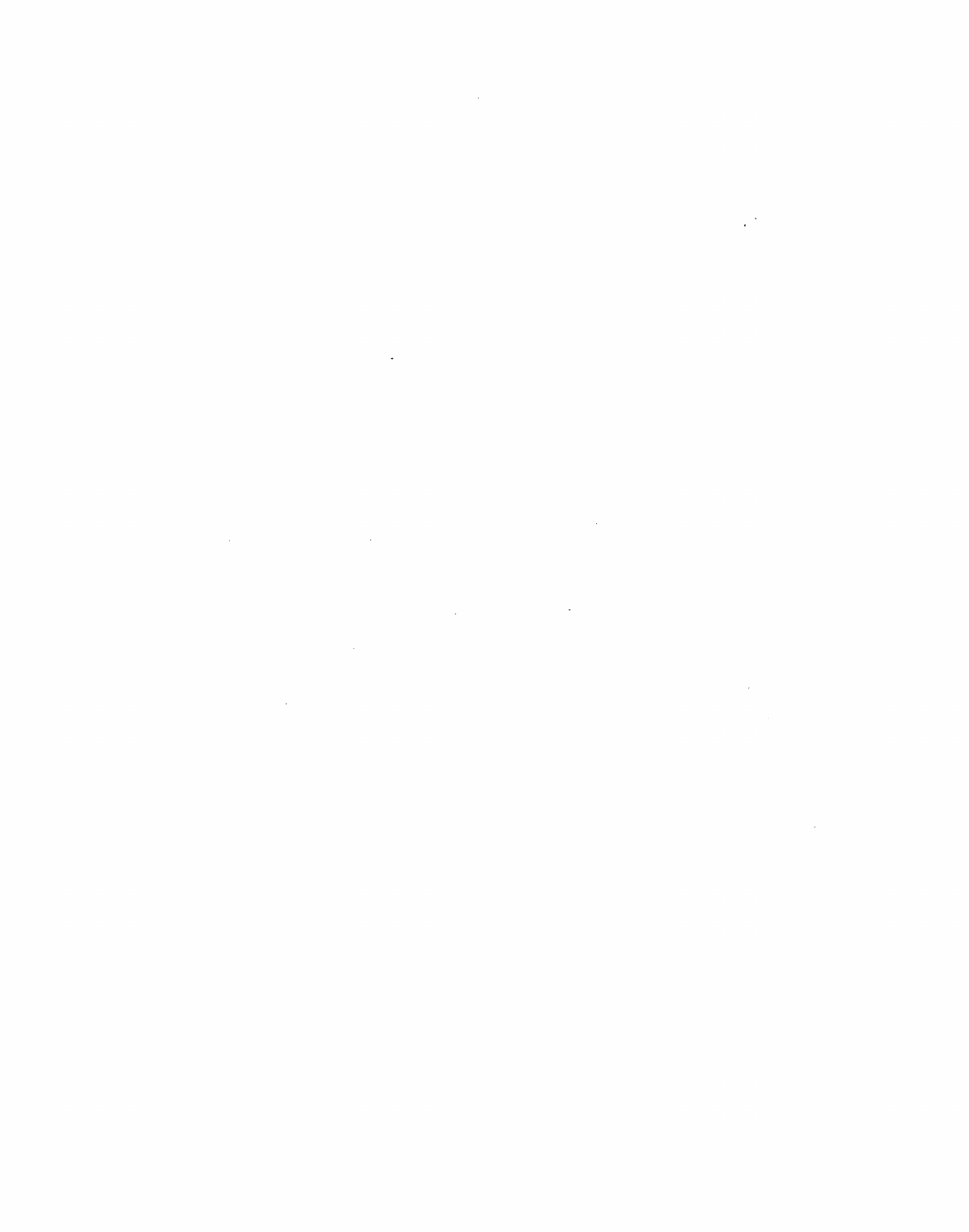Table 1.--New passenger automobiles: U.S. retail sales of domestic production, production, inventory, days' supply, and employment, by specified periods, November 1986-0ctober 1988

|                                 |             |         | (In thousands of units; thousands of employees) |       |                  |
|---------------------------------|-------------|---------|-------------------------------------------------|-------|------------------|
|                                 | $1987 - 88$ | 1986-87 |                                                 |       |                  |
|                                 | Sept.       | Oct.    | Nov. 1987-                                      | Oct.  | Nov. 1986-       |
| Item                            | 1988        | 1988    | Oct. 1988                                       | 1987  | <u>Oct. 1987</u> |
| Retail sales of domes-          |             |         |                                                 |       |                  |
| tic production:                 |             |         |                                                 |       |                  |
| Subcompact                      | 114         | 100     | 1,292                                           | 80    | 1,423            |
| Compact                         | 127         | 146     | 1,712                                           | 117   | 1,644            |
| Intermediate                    | 218         | 215     | 2,850                                           | 196   | 2,558            |
| Standard                        | 62          | 71      | 995                                             | 75    | 1,015            |
| Luxury                          | 56          | 56      | 603                                             | 56    | 593              |
| $Total$                         | 577         | 588     | 7.452                                           | 524   | 7,233            |
| Production:                     |             |         |                                                 |       |                  |
| Subcompact                      | 103         | 106     | 1,186                                           | 110   | 1,294            |
| Compact                         | 160         | 170     | 1,719                                           | 164   | 1,726            |
| Intermediate                    | 240         | 252     | 2,725                                           | 246   | 2,877            |
| Standard                        | 64          | 68      | 713                                             | 81    | 846              |
| Luxury                          | 56          | 70      | 700                                             | 70    | 677              |
| $Total$                         | 623         | 667     | 7.043                                           | 672   | 7,420            |
| Inventory:                      |             |         |                                                 |       |                  |
| Subcompact                      | 236         | 253     | 1/                                              | 223   | <u> 1</u> /      |
| Compact                         | 257         | 275     | 1/                                              | 251   | 1/               |
| Intermediate                    | 606         | 650     | 1/                                              | 614   | 1/               |
| Standard                        | 171         | 183     | 1/                                              | 168   | 1/               |
| Luxury                          | 116         | 125     | $1/\sqrt{2}$                                    | 140   | 1/               |
| $Total \dots \dots \dots \dots$ | 1,386       | 1,488   | 1/                                              | 1,396 | 1/               |
| Days' supply: 2/                |             |         |                                                 |       |                  |
| Subcompact                      | 53          | 66      | 1/                                              | 51    | 1/               |
| $Compact \ldots \ldots$         | 52          | 49      | 1/                                              | 51    | 1/               |
| Intermediate                    | 73          | 79      | 1/                                              | 64    | 1/               |
| Standard                        | 71          | 67      | 1/                                              | 48    | 1/               |
| Luxury                          | 53          | 58      | 1/                                              | 64    | 1/               |
| Average                         | 60          | 66      | 1/                                              | 57    | 1/               |
| Employment: $3/$                |             |         |                                                 |       |                  |
| Total employees                 | 826<br>4/   | 5/859   | 1/                                              | 6/848 | 1/               |
|                                 |             |         |                                                 |       |                  |

1/ Not applicable.

2/ Days' supply is an average for each class size which is determined by the previous month's retail sales.

3/ Employment data are for SIC 371 (motor vehicles and motor vehicle equipment).

!/ Data are for August 1988, revised.

5/ Data are for Sept. 1988.

§/Data are for Sept. 1987.

Source: Retail sales and production, Data Resources, Inc. Auto Information Bank; days' supply and inventory, Automotive News; and employment, U.S. Department of Labor.

Note.--Because of rounding, figures may not add to the totals shown.

1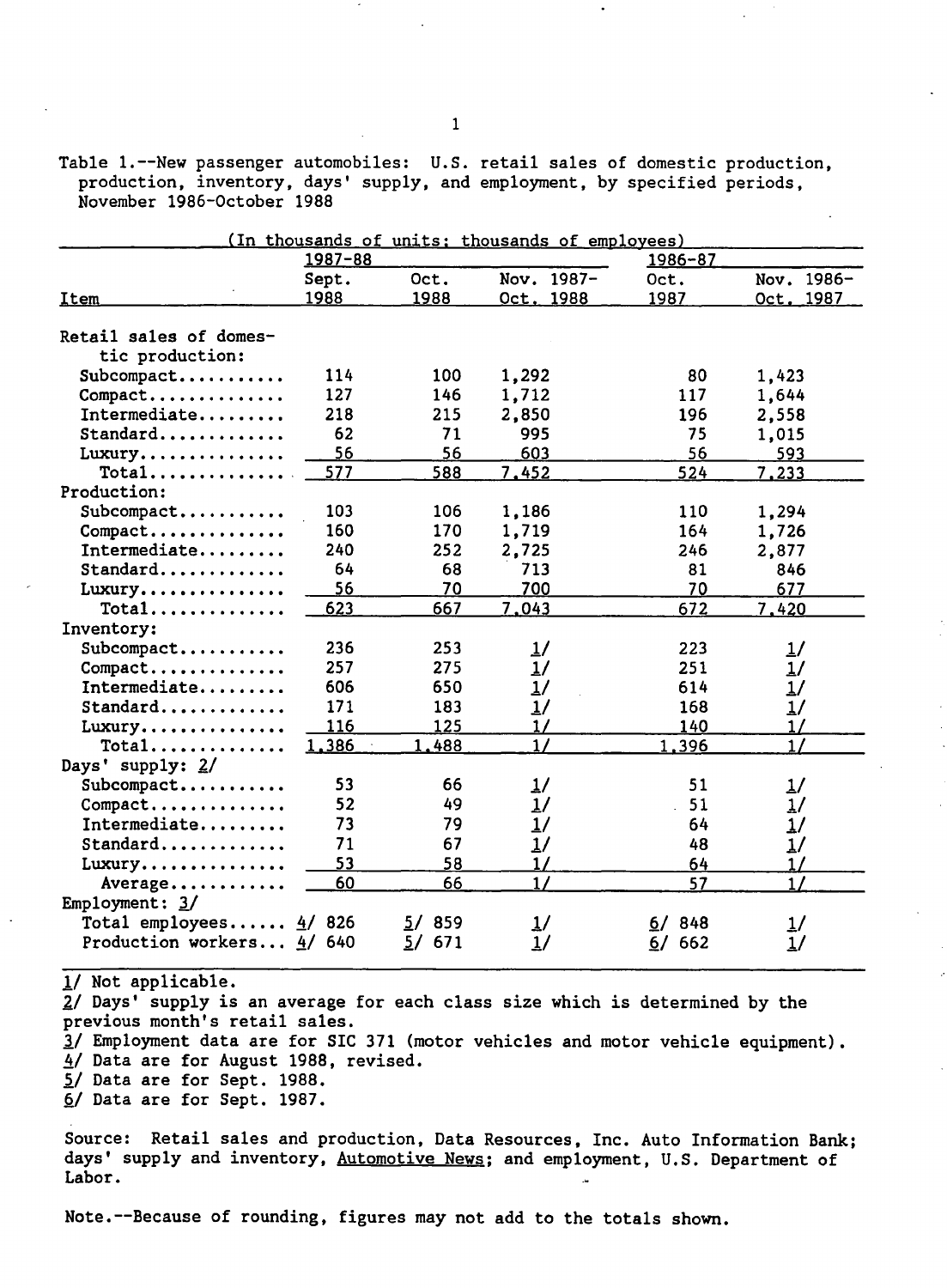|                | 1987-88   |           |                       | 1986-87       |            |
|----------------|-----------|-----------|-----------------------|---------------|------------|
|                | August    | September | Oct. 1987-            | Sept.         | Oct. 1986- |
| Source         | 1988      | 1988      | Sept. 1988            | <u> 1987 </u> | Sept. 1987 |
|                |           |           | Quantity (units)      |               |            |
| Japan          | 178,475   | 146,261   | 2,148,616             | 171,722       | 2,428,939  |
| Canada         | 74,168    | 100,507   | 1,177,168             | 57,368        | 948,672    |
| West Germany   | 14,638    | 23,208    | 283,285               | 15,476        | 388,392    |
| Korea          | 40,294    | 47,759    | 460.043               | 18,651        | 340,790    |
| Sweden         | 3,835     | 7,843     | 107,994               | 7,410         | 146,713    |
| Mexico         | 13,330    | 13,086    | 148,016               | 13,077        | 89,832     |
| Yugoslavia     | 1,000     | 36        | 38,025                | 1,186         | 50,427     |
| United Kingdom | 1,482     | 1,598     | 34,846                | 5,628         | 44,606     |
| Italy          | 540       | 115       | 6,666                 | 394           | 21,906     |
| France         | 1,961     | 1,028     | 16,656                | 1,863         | 27,413     |
| $Brazil$       | 5,630     | 6,121     | 73,975                | 3,324         | 24,499     |
| All other      | 622       | 1.235     | 18,800                | 1.742         | 16,626     |
| $Total$        | 335,975   | 348,797   | 4.514.090             | 297.841       | 4,528,815  |
|                |           |           | Value (1,000 dollars) |               |            |
|                |           |           |                       |               |            |
| Japan          | 1,665,416 | 1,348,476 | 19,691,643            | 1,570,554     | 21,320,635 |
| Canada         | 829,978   | 1,136,407 | 13,081,498            | 639,230       | 10,201,754 |
| West Germany   | 330,288   | 541,917   | 6,886,977             | 426,146       | 8,786,628  |
| Korea          | 217,029   | 264,067   | 2,457,120             | 96,945        | 1,725,637  |
| Sweden         | 59,541    | 126,239   | 1,673,203             | 110,050       | 1,967,784  |
| Mexico         | 111,063   | 111,584   | 1,268,066             | 113,892       | 869,289    |
| Yugoslavia     | 2,998     | 108       | 100,883               | 3,112         | 282,673    |
| United Kingdom | 51,057    | 53,930    | 986,324               | 137,996       | 945,859    |
| Italy          | 10,720    | 4,489     | 156,293               | 8,389         | 281,238    |
| France         | 19,810    | 11,854    | 178,174               | 19,908        | 193,820    |
| $Brazil$       | 33,126    | 36,196    | 411,595               | 17,000        | 117,557    |
| All other      | 9,656     | 18,302    | 295,733               | 28,019        | 253,200    |
| $Total$        | 3,340,680 | 3,653,569 | 47,187,508            | 3,225,240     | 46,946,073 |

Table 2.--New passenger automobiles: U.S. imports for consumption, by principal sources and by specified periods, October 1986-September 1988 1/

l/ Data include imports into Puerto Rico and TSUSA items 692.1005-692.1008; data do not include automobiles assembled in U.S. foreign trade zones.

Source: Compiled from official statistics of the U.S. Department of Commerce. Note.--Because of rounding, figures may not add to the totals shown.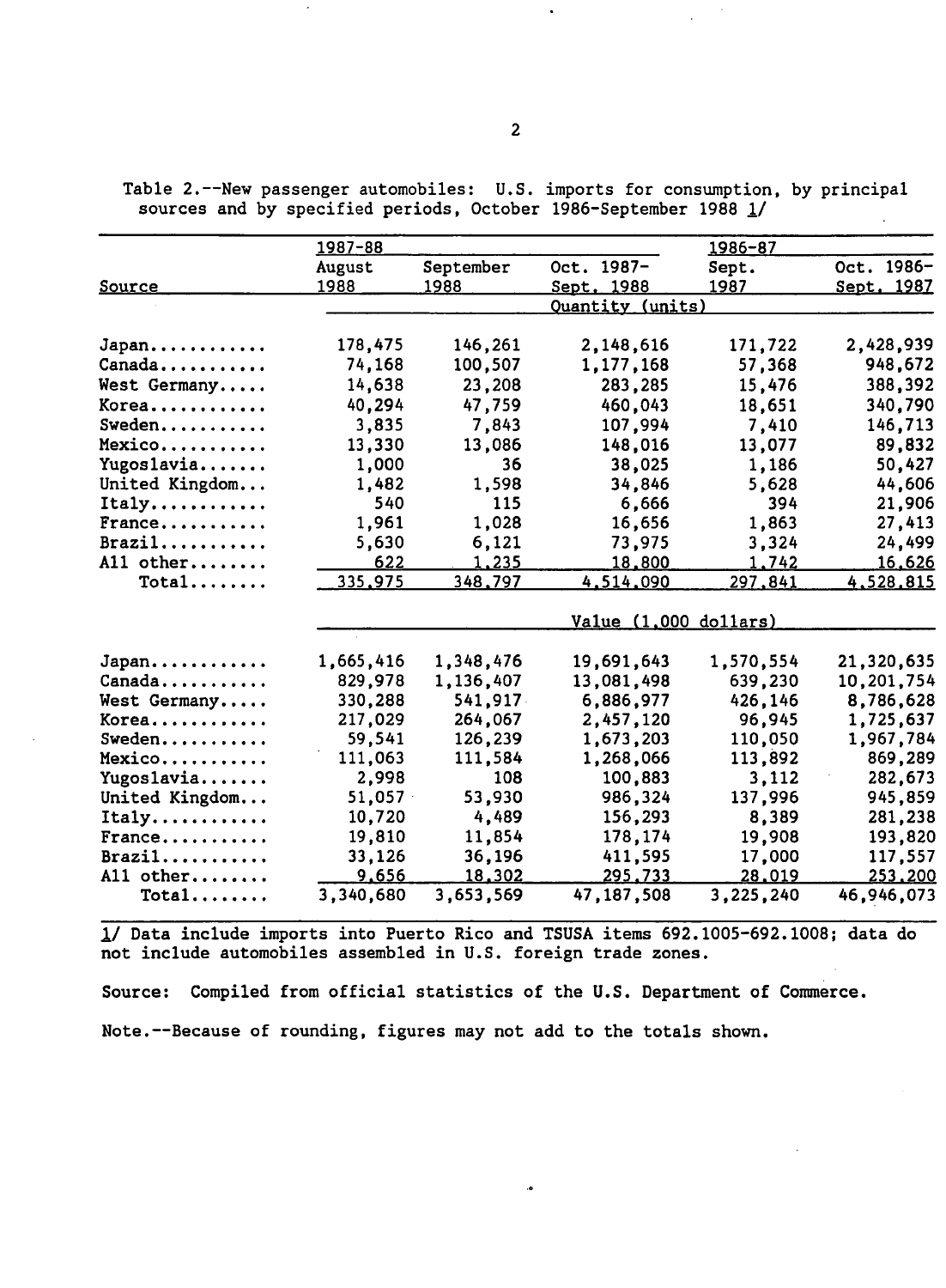Table 3.--Lightweight automobile trucks 1/ and bodies and cab/chassis for lightweight automobile trucks: U.S. imports for consumption, by principal sources and by specified periods, October 1986-September 1988 2/

|                     | 1987-88        |                 |                       | 1986-87      |                   |
|---------------------|----------------|-----------------|-----------------------|--------------|-------------------|
|                     | August         | September       | Oct. 1987-            | Sept.        | Oct. 1986-        |
| <b>Source</b>       | 1988           | 1988            | Sept. 1988            | 1987         | Sept. 1987        |
|                     |                |                 | Quantity (units) 3/   |              |                   |
| Japan               | 39,596         | 28,927          | 567,353               | 34,550       | 840,582           |
| Canada              | 17,469         | 26,798          | 268,120               | 16,557       | 172,327           |
| Mexico              | 6              | 2               | 39                    | 140          | 15,242            |
| All other           | <u>67</u>      | 1,181           | 2,745                 | 216          | 1,316             |
| $Total$             | $-57,138$      | 56,908          | 838,257               | 51,463       | 1,029,467         |
|                     |                |                 | Value (1,000 dollars) |              |                   |
| Japan               | 238,485        | 177,800         | 3,240,014             | 188,905      | 4,574,923         |
| Canada              | 180,558        | 306,986         | 2,980,584             | 158,078      | 1,594,979         |
| Mexico<br>All other | 1,030<br>6,802 | 1,301<br>16,284 | 7,515<br>159,467      | 430<br>4,697 | 118,709<br>47,563 |
| $Total$             | 426,876        | 502,372         | 6,387,580             | 352,110      | 6,336,174         |

*11* Defined as not over 10,000 pounds gvw.

*21* Partially estimated, all data include imports into Puerto Rico.

*11* Quantity data include complete trucks and cab/chassis, but exclude bodies.

Source: Compiled from official statistics of the U.S. Department of Commerce, except as noted.

Note.--Because of rounding, figures may not add to the totals shown.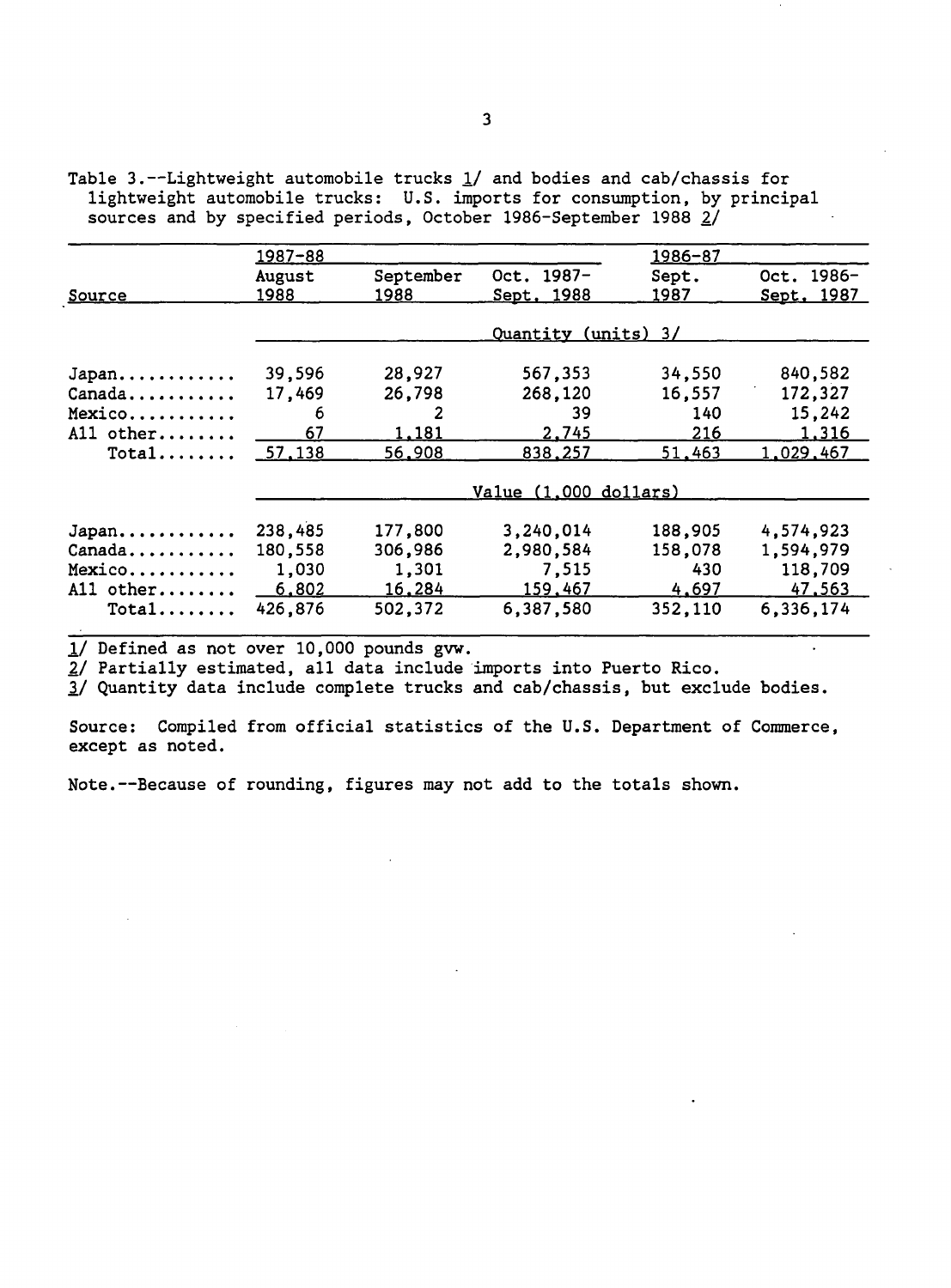Table 4.--New passenger automobiles: U.S. exports of domestic merchandise, by principal markets and by specified periods, October 1986-September 1988

|           | 1987-88               |           |                                                                       | 1986-87      |            |  |  |
|-----------|-----------------------|-----------|-----------------------------------------------------------------------|--------------|------------|--|--|
|           | August                | September | Oct. 1987-                                                            | Sept.        | Oct. 1986- |  |  |
| Market    | 1988                  | 1988      | Sept. 1988                                                            | 1987         | Sept, 1987 |  |  |
|           |                       |           | Quantity (units)                                                      |              |            |  |  |
| Canada    | 39,927                | 66,180    | 621,573                                                               | 47,058       | 552,114    |  |  |
| Japan     | 950                   | 4,562     | 16,443                                                                | 193<br>2,287 | 3,507      |  |  |
| All other | 6,947                 | 7,156     | 116,116                                                               |              | 53,850     |  |  |
| $Total$   | 47,824                | 77.898    | 754, 132                                                              | 49,538       | 609,471    |  |  |
|           | Value (1,000 dollars) |           |                                                                       |              |            |  |  |
| Canada    | 396,102               | 675,773   | 6,342,149                                                             | 486,570      | 5,399,388  |  |  |
| Japan     | 12,223                | 52,236    | 205,160                                                               | 2,808        | 56,169     |  |  |
| All other | $-78,343$             | 89,054    | 1,493,296                                                             | 29,993       | 718,339    |  |  |
| $Total$   | 486,668               | 817,063   | 8,040,605                                                             | 519,372      | 6,173,897  |  |  |
| Source:   |                       |           | Compiled from official statistics of the U.S. Department of Commerce. |              |            |  |  |

Note.--Because of rounding, figures may not add to the totals shown.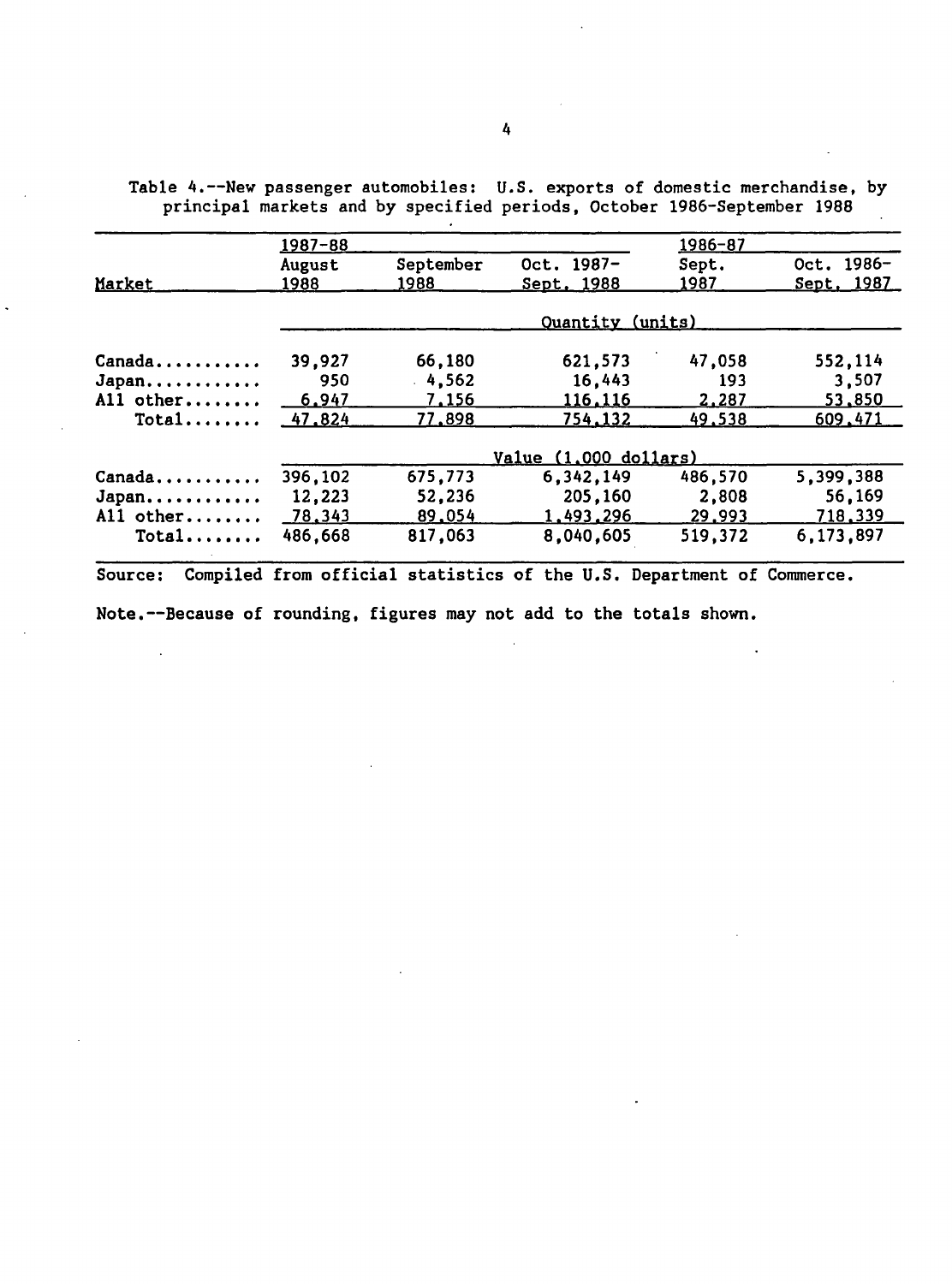Table 5.--Lightweight automobile trucks 1/ and bodies and cab/chassis for lightweight automobile trucks: U.S. exports of domestic merchandise, by principal markets and by specified periods, October 1986-September 1988 2/

 $\ddot{\phantom{a}}$ 

th.<br>B

 $\cdot$ 

|                               | $1987 - 88$        |                   |                          | $1986 - 87$      |                             |
|-------------------------------|--------------------|-------------------|--------------------------|------------------|-----------------------------|
| Market                        | August<br>1988     | September<br>1988 | Oct. 1987-<br>Sept, 1988 | Sept.<br>1987    | Oct. $1986 -$<br>Sept. 1987 |
|                               |                    |                   | Quantity (units) 3/      |                  |                             |
| $Canada \ldots $<br>All other | 10,151<br>$-1,311$ | 13,982<br>1,397   | 166,333<br>27,581        | 16,741<br>442    | 155,378<br>14,087           |
| $Total$                       | $-11,462$          | 15,379            | 193,914                  | 17.183           | 169,465                     |
|                               |                    |                   | Value (1,000 dollars)    |                  |                             |
| Canada<br>All other           | 100.444<br>12,276  | 145,540<br>14,569 | 1,669,362<br>344,338     | 178.571<br>4,017 | 1,466,725<br>168,171        |
| $Total \ldots$                | 112,719            | 160,110           | 2,013,699                | 182,588          | 1,634,897                   |

!/ Defined as not over 10,000 pounds gvw.

*21* Partially estimated.

l/ Quantity data include complete trucks and cab/chassis, but exclude bodies.

Source: Compiled from official statistics of the U.S. Department of Commerce, except as noted.

Note.--Because of rounding, figures may not add to the totals shown.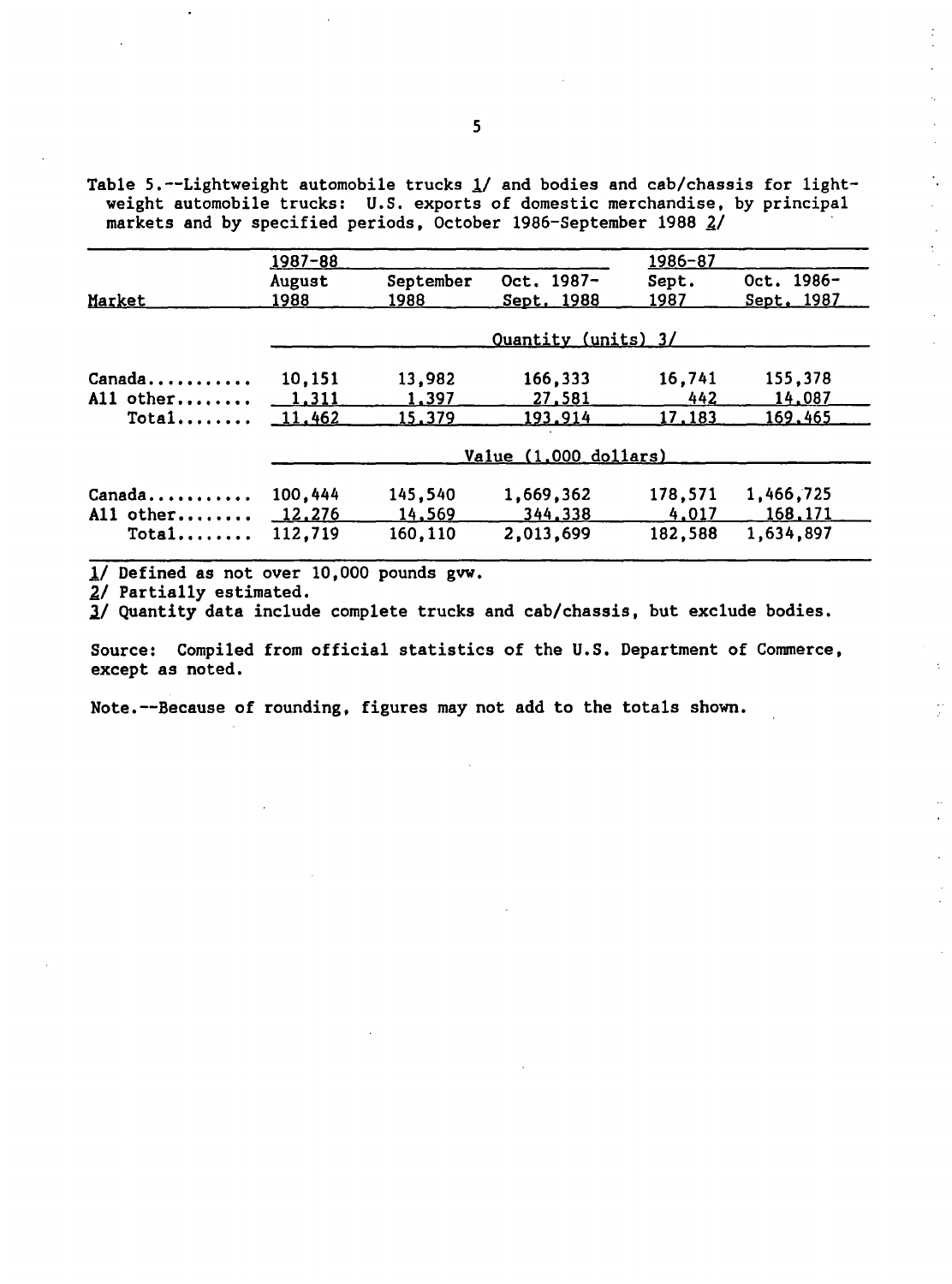Table 6.--New passenger automobiles: Sales of domestic and imported passenger automobiles and sales of imported passenger automobiles as a percent of total U.S. sales, by specified periods, 1987 and 1988

|                      | Sales of-             |               |                  |         |                     |           |              | Ratio of im-  |
|----------------------|-----------------------|---------------|------------------|---------|---------------------|-----------|--------------|---------------|
|                      | Domestic              |               | Imported         |         | Total U.S.          |           |              | port sales to |
|                      | <u>automoblies 1/</u> |               | automobiles 2/   |         | <u>sales</u>        |           | total sales  |               |
| <u>Period</u>        | <u> 1988 </u>         | <u> 1987 </u> | 1988             | 1987    | <u> 1988 </u>       | 1987      | 1988         | <u>1987</u>   |
|                      |                       |               | Quantity (units) |         |                     |           | --Percent--- |               |
| January              | 531,225               | 427,678       | 229,459          | 197,941 | 760,684             | 625,619   | 30.2         | 31.6          |
| February             | 649,059               | 556,953       | 235,212          | 220.162 | 884,271             | 777, 115  | 26.6         | 28.3          |
| Jan.-Feb 1,180,284   |                       | 984,631       | 464,671          |         | 418,103 1,644,955   | 1.402,734 | 28.2         | 29.8          |
| March                | 733,738               | 682,117       | 269,433          |         | 247,966 1,003,171   | 930,083   | 26.9         | 26.7          |
| Jan.-Mar             | 1,914,022             | 1,666,748     | 734,104          |         | 666,069 2,648,126   | 2,332,817 | 27.7         | 28.6          |
| $April \ldots$       | 651,560               | 691,803       | 247,020          | 242,374 | 898,580             | 934,197   | 27.5         | 25.9          |
| $Jan.-Apr$           | 2,565,582             | 2,358,551     | 981,124          |         | 908,443 3,546,706   | 3,267,014 | 27.7         | 27.8          |
| $May$                | 701,987               | 622,303       | 268,906          | 260,514 | 970,893             | 882,817   | 27.7         | 29.6          |
| Jan.-May 3,267,569   |                       | 2,980,854     | 1,250,030        |         | 1,168,977 4,517,599 | 4,149,831 | 27.7         | 28.2          |
| $June \ldots$        | 722,364               | 656,727       | 284,200          |         | 281,555 1,006,564   | 938,282   | 28.2         | 30.0          |
| $Jan.-June$          | 3,989,933             | 3,637,581     | 1,534,230        |         | 1,450,532 5,524,163 | 5,088,113 | 27.8         | 28.5          |
| July                 | 602,546               | 611,035       | 257,509          | 304,795 | 860,055             | 915,830   | 29.9         | 33.3          |
| Jan.-July            | 4,592,479             | 4,248,616     | 1,791,739        |         | 1,755,327 6,384,218 | 6,003,943 | 28.1         | 29.2          |
| August               | 600,026               | 653,974       | 281,989          | 308,641 | 882,015             | 962,615   | 32.0         | 32.1          |
| $Jan.-Aug$           | 5,192,505             | 4,902,590     | 2,073,728        |         | 2,063,968 7,266,233 | 6,966,558 | 28.5         | 29.6          |
| September            | 576,535               | 613,208       | 248,727          | 286,756 | 825,262             | 899,964   | 30.1         | 24.0          |
| Jan.-Sept            | 5,769,040             | 5,515,798     | 2,322,455        |         | 2,350,724 8,091,495 | 7,866,522 | 28.7         | 27.2          |
| October              | 589,815               | 523,872       | 242,448          | 273,607 | 832,263             | 797,479   | 29.1         | 30.1          |
| Jan.-Oct $6,358,855$ |                       | 6,039,670     | 2,564,903        |         | 2,624,331 8,923,758 | 8,664,001 | 29.6         | 27.4          |

11 Domestic automobile sales include U.S. and Canadian-built automobiles sold in the United States.

*ZI* Does not include automobiles imported from Canada.

Source: Automotive News.

Table 7.--New passenger automobiles: Price indexes, by specified periods, 1987 and 1988 1/

|                                            | 1988           |                   |                   | 1987              | and 1988          |                          |  |  |
|--------------------------------------------|----------------|-------------------|-------------------|-------------------|-------------------|--------------------------|--|--|
| <u>Item</u>                                | August<br>1988 | September<br>1988 | Percent<br>change | September<br>1987 | September<br>1988 | Percent<br><u>change</u> |  |  |
| Consumer Price<br>Index:                   |                |                   |                   |                   |                   |                          |  |  |
| Unadjusted 116.3<br>Seasonally             |                | 116.8             | $+0.4$            | 114.1             | 116.8             | $+2.4$                   |  |  |
| adjusted 116.9<br>Producer Price<br>Index: |                | 117.8             | $+0.8$            | 115.2             | 117.8             | $+2.3$                   |  |  |
| Unadjusted 112.2<br>Seasonally             |                | 109.1             | $-2.8$            | 107.8             | 109.1             | $+1.2$                   |  |  |
| adjusted 113.7                             |                | 115.7             | $+1.8$            | 114.3             | 115.7             | $+1.2$                   |  |  |

1/ Consumer price index,  $1982-1984 = 100$ . Producer price index,  $1982 = 100$ .

Source: U.S. Department of Labor.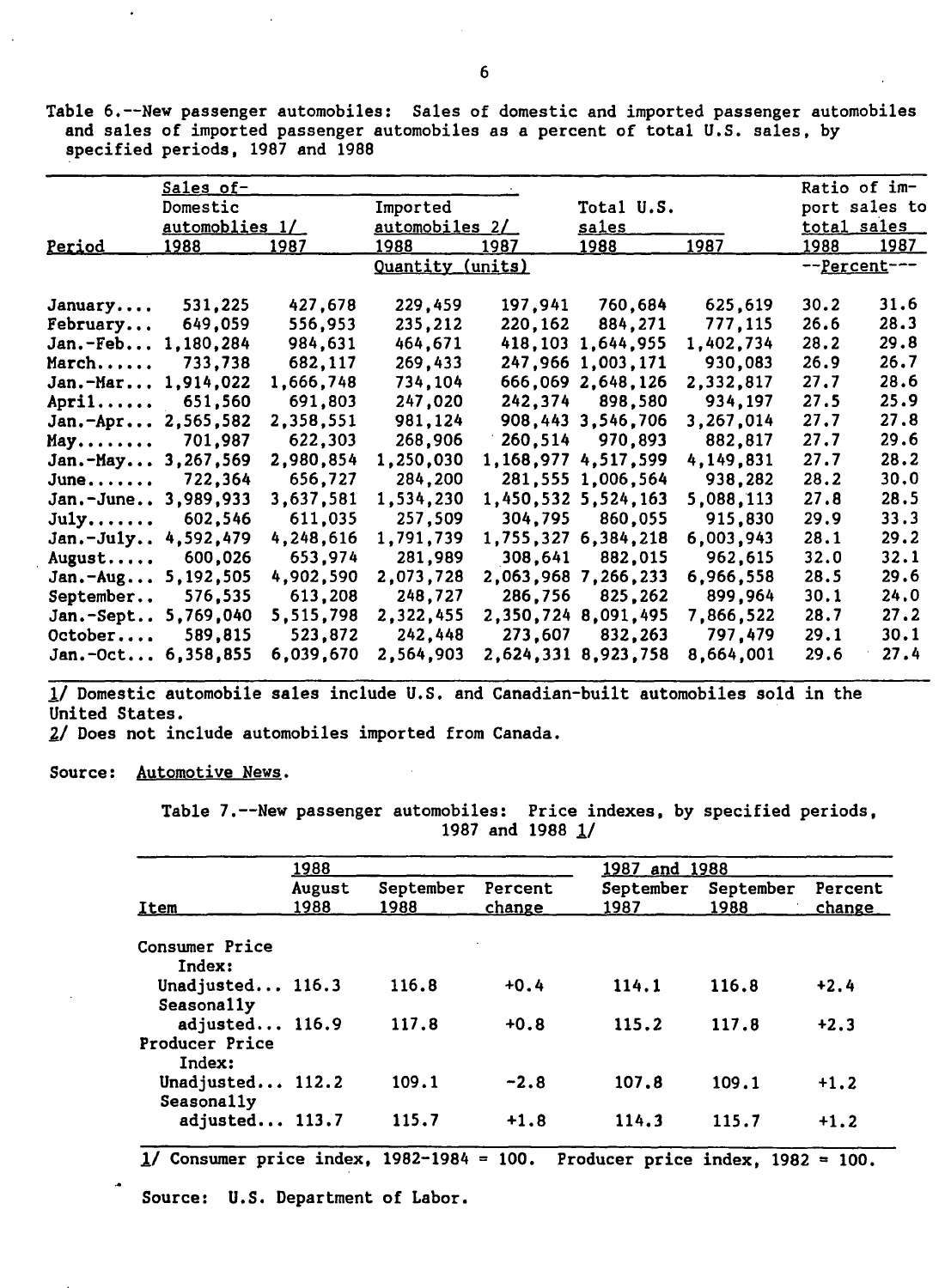|                     | Retail price changes             |  |  |  |  |
|---------------------|----------------------------------|--|--|--|--|
| Country source/make | in dollars. Oct. 1988 $(+ or -)$ |  |  |  |  |
| U.S. producers:     |                                  |  |  |  |  |
| General Motors      | $+450$                           |  |  |  |  |
|                     | $+375$                           |  |  |  |  |
| Chrysler            | $+300$                           |  |  |  |  |
| Japanese producers: |                                  |  |  |  |  |
| Toyota Motors       | $+251$                           |  |  |  |  |
| American Honda      | $+211$                           |  |  |  |  |
| Acura Division      | $+485$                           |  |  |  |  |
|                     | $+400$                           |  |  |  |  |
|                     | $+328$                           |  |  |  |  |
| European producers: |                                  |  |  |  |  |
|                     | No change.                       |  |  |  |  |
| Volkswagen          | $+350$                           |  |  |  |  |

Table 8.--New passenger automobiles: Retail price changes in the U.S. market during October 1988  $1/ 2/$ 

1/ Average retail price change for all models. *21* Dollar figure not available; Korean producer Hyundai increased prices by 2.8 percent.

Source: Automotive News, October 1988.

Table 9.--Sales and profits (loss) on major U.S. automobile manufacturers' operations, by specified periods, 1987 and 1988 l/

|                                     | 1988                 | (In millions of dollars) | <u> 1987 </u>        |                       |  |  |
|-------------------------------------|----------------------|--------------------------|----------------------|-----------------------|--|--|
| Item and firm                       | $July-$<br>September | January-<br>September    | $July-$<br>September | January-<br>September |  |  |
| Sales:                              |                      |                          |                      |                       |  |  |
| General Motors                      | 25,041               | 81,379                   | 22,607               | 75.404                |  |  |
| Ford                                | 17,729               | 60,859                   | 15,247               | 52,886                |  |  |
| Chrysler                            | 7.014                | 23, 175                  | 6.169                | 18,610                |  |  |
| $Total$                             | 49.784               | 165.413                  | 44,023               | 146,900               |  |  |
| Profits:                            |                      |                          |                      |                       |  |  |
| General Motors                      | 859                  | 3,458                    | 812                  | 2,715                 |  |  |
| Ford                                | 856                  | 4,142                    | 703                  | 3,693                 |  |  |
| Chrysler                            | 113                  | .617                     | 246                  | 940                   |  |  |
| $Total \ldots \ldots \ldots \ldots$ | 1,828                | 8,217                    | 1,761                | 7.348                 |  |  |

l/ Data are for world operations.

Source: Automotive News.